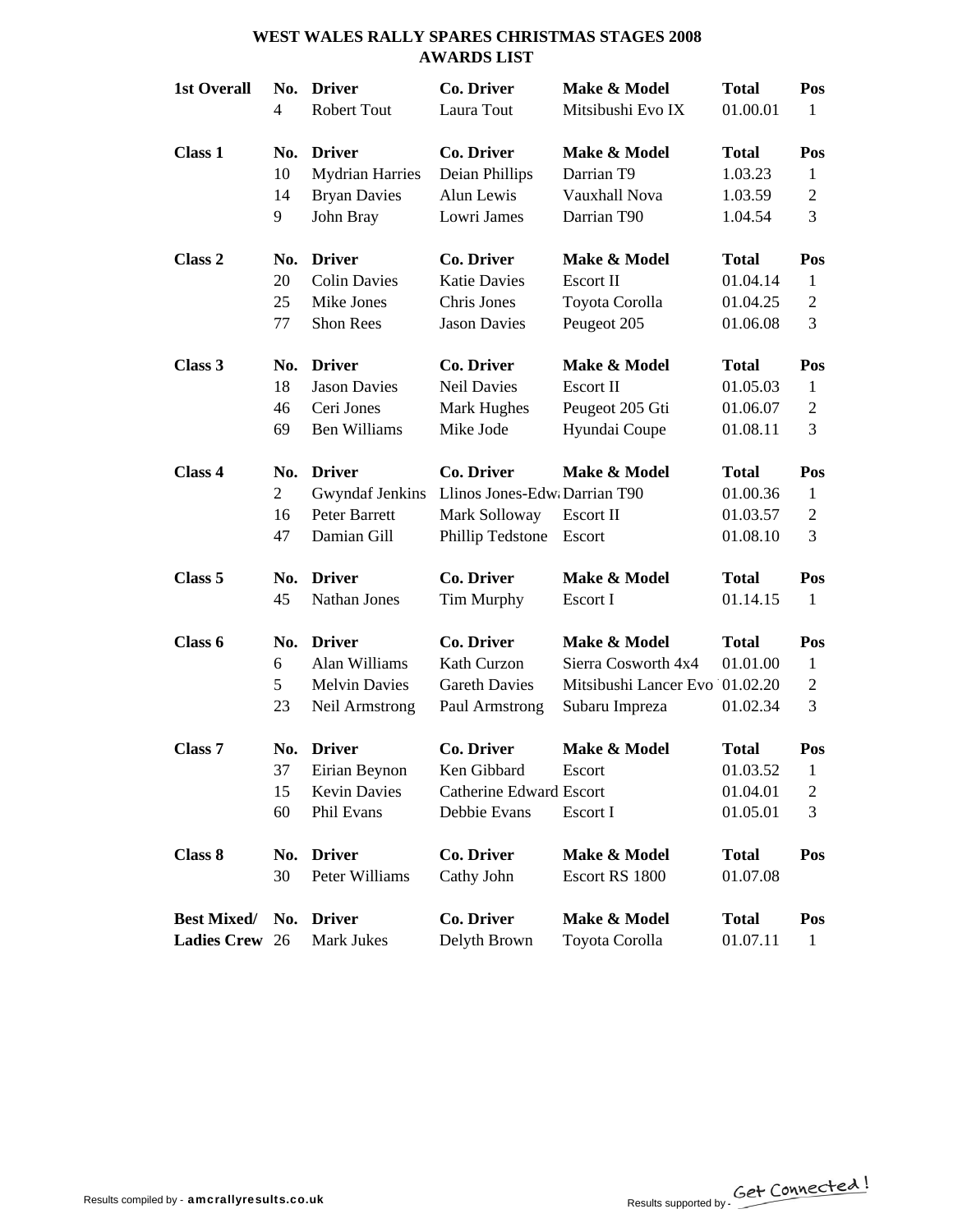# **WEST WALES RALLY SPARES CHRISTMAS STAGES 2008 FINAL RESULTS**

|                |                                    |                                           |                       |                  |              |                 | <b>Position Position</b> |
|----------------|------------------------------------|-------------------------------------------|-----------------------|------------------|--------------|-----------------|--------------------------|
| Car No. Driver |                                    | Co. Driver                                | Make & Model          | <b>Class</b>     | <b>Total</b> | Overall         | In Class                 |
| $\overline{4}$ | <b>Robert Tout</b>                 | Laura Tout                                | Mitsibushi Evo IX     | 6                | 01.00.01     | 1               |                          |
| $\overline{2}$ | Gwyndaf Jenkins                    | Llinos Jones-Edwards                      | Darrian T90           | $\overline{4}$   | 01.00.36     | $\overline{2}$  | 1                        |
| 6              | Alan Williams                      | Kath Curzon                               | Sierra Cosworth 4x4   | 6                | 01.01.00     | $\overline{3}$  | $\mathbf{1}$             |
| 5              | <b>Melvin Davies</b>               | <b>Gareth Davies</b>                      | Mitsibushi Lancer Evc | 6                | 01.02.20     | $\overline{4}$  | $\overline{2}$           |
| 23             | Neil Armstrong                     | Paul Armstrong                            | Subaru Impreza        | 6                | 01.02.34     | 5               | $\overline{\mathbf{3}}$  |
| 10             | <b>Mydrian Harries</b>             | Deian Phillips                            | Darrian T9            | $\mathbf{1}$     | 01.03.23     | 6               | $\mathbf{1}$             |
| 37             | Eirian Beynon                      | Ken Gibbard                               | Escort                | 7                | 01.03.52     | 7               | $\mathbf{1}$             |
| 16             | Peter Barrett                      | Mark Solloway                             | Escort II             | 4                | 01.03.57     | 8               | $\overline{2}$           |
| 14             | <b>Bryan Davies</b>                | Alun Lewis                                | Vauxhall Nova         | 1                | 01.03.59     | 9               | $\overline{2}$           |
| 15             | <b>Kevin Davies</b>                | Catherine Edwards                         | Escort                | 7                | 01.04.01     | 10              | $\sqrt{2}$               |
| 20             | <b>Colin Davies</b>                | <b>Katie Davies</b>                       | Escort II             | $\overline{2}$   | 01.04.14     | 11              | $\mathbf{1}$             |
| 25             | Mike Jones                         | Chris Jones                               | Toyota Corolla        | $\overline{2}$   | 01.04.25     | 12              | $\sqrt{2}$               |
| 9              | John Bray                          | Lowri James                               | Darrian T90           | 1                | 01.04.54     | 13              | $\overline{\mathbf{3}}$  |
| 60             | Phil Evans                         | Debbie Evans                              | Escort I              | $\tau$           | 01.05.01     | 14              | 3                        |
| 18             | <b>Jason Davies</b>                | <b>Neil Davies</b>                        | Escort II             | 3                | 01.05.03     | $\overline{15}$ | $\mathbf{1}$             |
| 27             | Nick Wilson                        | Andrew Card                               | Escort II             | $\overline{7}$   | 01.05.37     | 16              | $\overline{4}$           |
| 46             | Ceri Jones                         | Mark Hughes                               | Peugeot 205 Gti       | 3                | 01.06.07     | 17              | $\overline{2}$           |
| 77             | Shon Rees                          | <b>Jason Davies</b>                       | Peugeot 205           | $\overline{2}$   | 01.06.08     | 18              | $\overline{3}$           |
| 53             | Craig Jones                        | Jamie Vaughan                             | Peugeot 205           | $\overline{2}$   | 01.06.22     | 19              | $\overline{4}$           |
| 48             | Philip Turner                      | <b>Simon Anthony</b>                      | Subaru Impreza        | 6                | 01.06.41     | 20              | $\overline{4}$           |
| 39             | Michael Kimber                     | Carl Davies                               | Peugeot 309           | $\tau$           | 01.06.54     | 21              | $\overline{5}$           |
| 61             | Will Arrowsmith                    | Matthew Farr                              | Escort II             | $\tau$           | 01.07.08     | 22              | $\overline{6}$           |
| 26             | Mark Jukes                         | Delyth Brown                              | Toyota Corolla        | $\overline{c}$   | 01.07.11     | 23              | $\overline{5}$           |
| 34             | Alan James                         | <b>Mathew Jones</b>                       | Peugeot 205 Gti       | $\tau$           | 01.07.40     | 24              | $\overline{7}$           |
| 35             |                                    | Gareth "Shonky" Jon Phil "Scoob" Williams | Toyota Corolla        | $\overline{2}$   | 01.07.48     | 25              | 6                        |
| 47             | Damian Gill                        |                                           | Escort                | $\overline{4}$   | 01.08.10     | 26              | $\overline{3}$           |
|                |                                    | Phillip Tedstone                          |                       | 3                |              | 27              | $\overline{3}$           |
| 69             | <b>Ben Williams</b>                | Mike Jode                                 | Hyundai Coupe         | $\overline{4}$   | 01.08.11     | 28              | $\overline{4}$           |
| 29             | Tony Hughes                        | <b>Philip Davies</b>                      | Escort                | $\overline{2}$   | 01.08.22     | 29              | $\overline{7}$           |
| 68             | James Tout                         | Paul Griffiths                            | Peugeot 106 Gti       |                  | 01.09.09     |                 | $\overline{4}$           |
| 56             | <b>Richard James</b>               | Michael Gilbey                            | MG <sub>ZR</sub>      | 1                | 01.09.15     | 30              | $\overline{5}$           |
| 50             | William John                       | Paul Seabourne                            | Vauxhall Nova         | $\mathbf{1}$     | 01.09.20     | $\overline{31}$ |                          |
| 55             | Mike Jones                         | <b>Robin Moses</b>                        | Peugeot 205 Gti       | 7                | 01.09.51     | 32              | $\overline{8}$           |
| 41             | Martin Curzon                      | <b>Nathan Davies</b>                      | Vauxhall Astra        | $\tau$           | 01.09.58     | $\overline{33}$ | $\overline{9}$           |
| 30             | Peter Williams                     | Cathy John                                | Escort RS 1800        | 8                | 01.10.33     | 34              | $\mathbf{1}$             |
| 72             | Darren Jones                       | Joseph Roscoe                             | Vauxhall Nova         | 3                | 01.10.38     | 35              | $\overline{4}$           |
| 32             | Carwyn Davies                      | <b>Richard Hughes</b>                     | Escort                | 7                | 01.10.45     | 36              | 10                       |
| 70             | Gary Bollands                      | Will Rogers                               | Escort II             | $\overline{2}$   | 01.10.46     | 37              | $\,8\,$                  |
| 73             | Matthew Wood-GriftThomas Henderson |                                           | Peugeot 205 Gti       | $\overline{c}$   | 01.11.32     | 38              | 9                        |
| 62             | James Evans                        | Jenny Evans                               | Mazda 323             | $\tau$           | 01.12.07     | 39              | 11                       |
| 71             | Ian Kenvin                         | <b>Robert Hemmings</b>                    | Escort I              | 3                | 01.12.14     | 40              | 5                        |
| 59             | Dean Jones                         | <b>Matthew James</b>                      | Escot                 | 3                | 01.12.17     | 41              | 6                        |
| 44             | Rob Thomas                         | <b>Jenny James</b>                        | Sierra Sapphire       | $\overline{7}$   | 01.12.39     | 42              | 12                       |
| 51             | <b>Hywel Greves</b>                | <b>Geraint Jones</b>                      | VW Polo               | $\mathbf{1}$     | 01.12.52     | 43              | $6\,$                    |
| 45             | Nathan Jones                       | Tim Murphy                                | Escort I              | $\sqrt{5}$       | 01.14.15     | 44              | 1                        |
| 57             | Andrew Bowen                       | Dean Wiltshire                            | Peugeot 205 GTI       | $\boldsymbol{7}$ | 01.14.50     | 45              | 13                       |
| 38             | <b>Elved Thomas</b>                | David Jones                               | Escort                | $\boldsymbol{7}$ | 01.14.59     | 46              | 14                       |
| 49             | Neil Bevan                         | Gareth Bevan                              | Peugeot 205 Gti       | $\boldsymbol{2}$ | 01.15.03     | 47              | 10                       |
| 76             | <b>Matthew Rogers</b>              | Russell Joseph                            | Peugeot 106 Rallye    | 1                | 01.16.10     | 48              | $\overline{7}$           |
| 65             | <b>James Watkins</b>               | <b>Geoff Mayes</b>                        | Skoda Favorit         | 1                | 01.19.10     | 49              | $8\,$                    |
| 63             | Len Giles                          | <b>Helen Giles</b>                        | Sierra Sapphire       | $\boldsymbol{7}$ | 01.21.05     | 50              | 15                       |
| $\mathbf{1}$   | <b>Bob Fowden</b>                  | Paul Wakely                               | Subaru Impreza        | $\sqrt{6}$       | Retired      |                 |                          |
| $\mathfrak{Z}$ | John Dalton                        | David Jones                               | Escort II             | $\sqrt{5}$       | Retired      |                 |                          |
| $\overline{7}$ | <b>Keith Davies</b>                | Ian Cooper                                | Escort RS Mk II       | $\overline{4}$   | Retired      |                 |                          |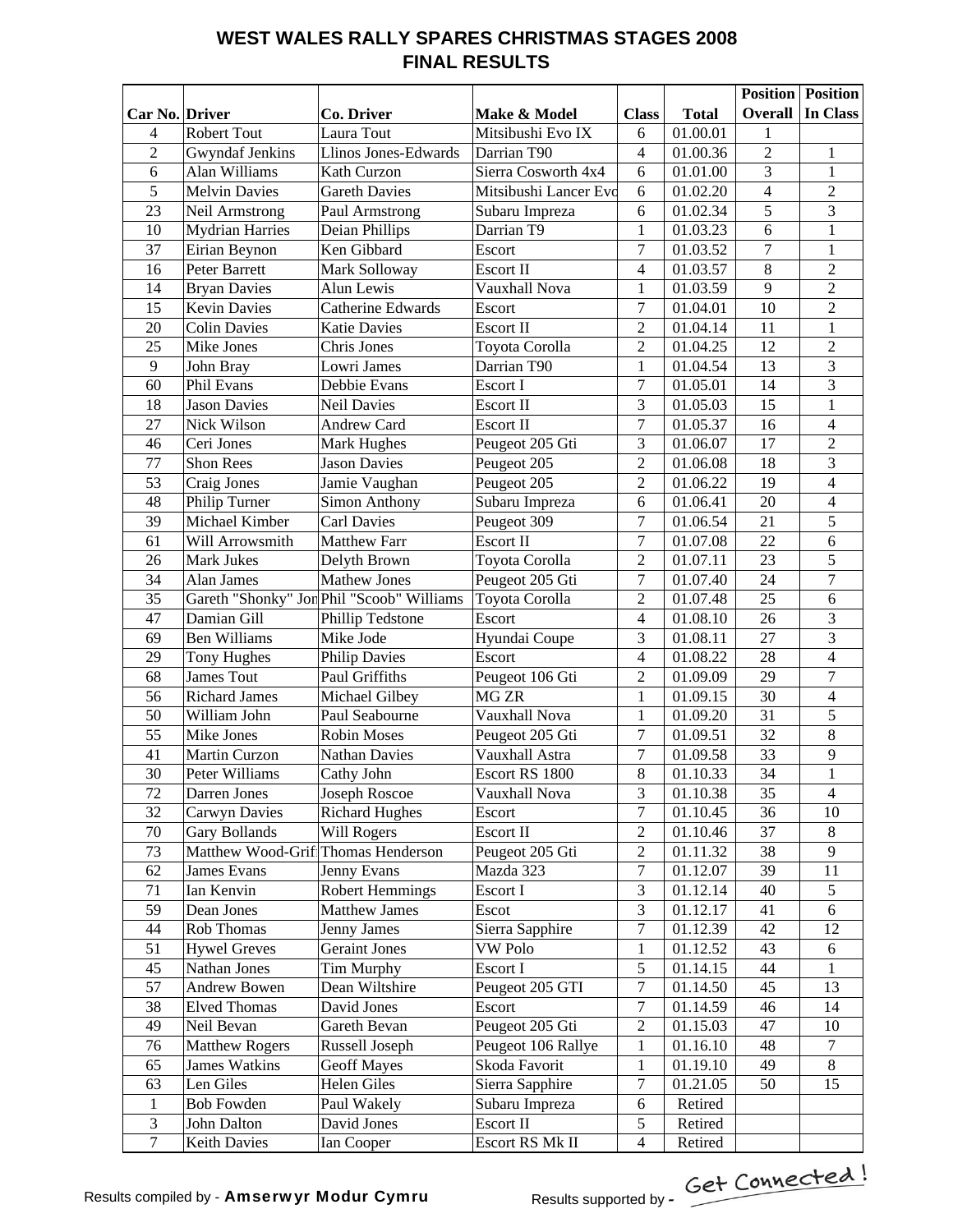# **WEST WALES RALLY SPARES CHRISTMAS STAGES 2008 FINAL RESULTS**

|                |                                       |                        |                     |                |              | <b>Position</b> | <b>Position</b> |
|----------------|---------------------------------------|------------------------|---------------------|----------------|--------------|-----------------|-----------------|
| Car No. Driver |                                       | Co. Driver             | Make & Model        | <b>Class</b>   | <b>Total</b> | Overall         | In Class        |
| 8              | <b>Andrew Williams</b>                | Lesley Morgan          | Toyota Starlet      | 4              | Retired      |                 |                 |
| 11             | <b>Roger Hicks</b>                    | Marcus Morphew         | Escort              | 7              | Retired      |                 |                 |
| 12             | Manfred Kampshchu Paul Jenkins        |                        | Escort              | 4              | Retired      |                 |                 |
| 17             | <b>James Collins</b>                  | Pat O'Driscoll         | Vauxhall Nova       | 1              | Retired      |                 |                 |
| 19             | Tony MacWhirter                       | <b>Steve Green</b>     | Mitsubishi Evo 7    | 6              | Retired      |                 |                 |
| 21             | Martyn O'Connor                       | <b>Gary Robbins</b>    | Astra GTE 16V       | 4              | Retired      |                 |                 |
| 22             | <b>Martin Richards</b>                | <b>Aaron Jones</b>     | Vauxhall Nova       | 4              | Retired      |                 |                 |
| 24             | Christopher Stanfield Arfon Griffiths |                        | Peugeot 205 Gti     | 3              | Retired      |                 |                 |
| 28             | <b>Barry Jones</b>                    | Chris Williams         | Escort              | 7              | Retired      |                 |                 |
| 31             | Manny Borrelli                        | Mark Ellis             | Peugeot 106Gti      | $\overline{c}$ | Retired      |                 |                 |
| 33             | <b>Rhydian George</b>                 | Sion Jones             | Peugeot 205         | 7              | Retired      |                 |                 |
| 36             | <b>Steven Hicks</b>                   | <b>Graham Hicks</b>    | Vauxhall Corsa      | $\overline{c}$ | Retired      |                 |                 |
| 40             | <b>Geraint Tandy</b>                  | David Tandy            | Peugeot 205         | $\overline{2}$ | Retired      |                 |                 |
| 42             | <b>Mark James</b>                     | <b>Endaf Owen</b>      | Puma RWD            | 4              | Retired      |                 |                 |
| 43             | <b>Richard Jones</b>                  | <b>Martin Jones</b>    | Peugeot 205 Gti     | 3              | Retired      |                 |                 |
| 52             | <b>John Davies</b>                    | <b>Gweneira Davies</b> | Mitsubishi Evo      | 6              | Retired      |                 |                 |
| 54             | Phillip Jones                         | Ian Jury               | Peugeot 205 Gti     | 2              | Retired      |                 |                 |
| 58             | Ian Williams                          | <b>Malcolm Hoskins</b> | Peugeot 205 Gti     | 3              | Retired      |                 |                 |
| 64             | Mark Hatton                           | Wayne Palmer           | Renault Clio        | 4              | Retired      |                 |                 |
| 66             | Mike Leather                          | Tony Derrick           | Escort I            | 8              | Retired      |                 |                 |
| 67             | <b>Adrian Coundley</b>                | Nathan Watkins         | Peugeot 205 GtiMi16 | 7              | Retired      |                 |                 |
| 75             | Anwen Lloyd                           | <b>James Martin</b>    | MG <sub>ZR</sub>    | 1              | Retired      |                 |                 |

Results compiled by - Amserwyr Modur Cymru Results supported by - Get Connected!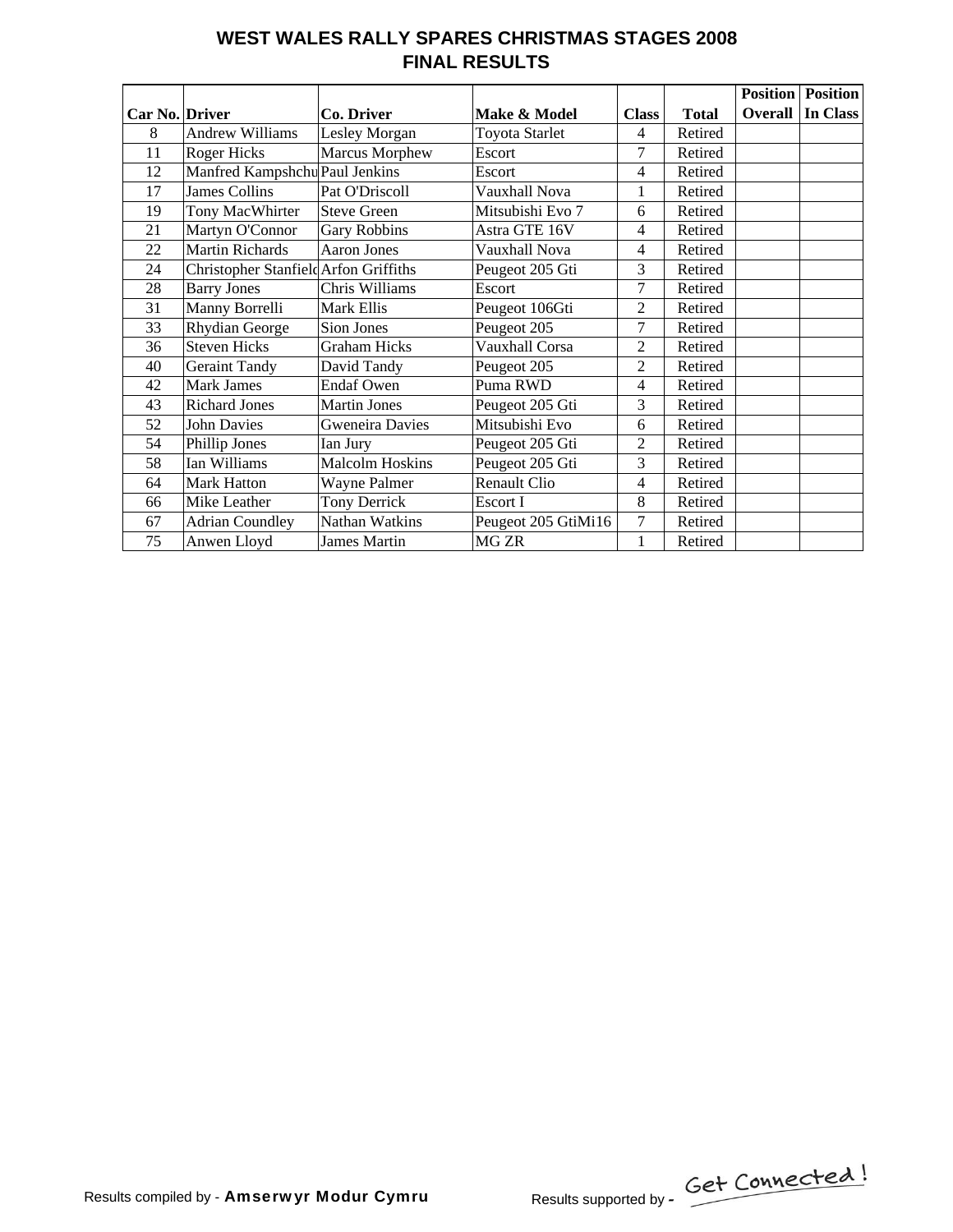#### **WEST WALES RALLY SPARES CHRISTMAS STAGES 2008 RESULTS IN CAR NUMBER ORDER**

|                       |                                       |                                           |                       |                |         |         |       |                 |               |       |              | <b>Position</b> | <b>Position</b> |
|-----------------------|---------------------------------------|-------------------------------------------|-----------------------|----------------|---------|---------|-------|-----------------|---------------|-------|--------------|-----------------|-----------------|
| <b>Car No. Driver</b> |                                       | Co. Driver                                | Make & Model          | <b>Class</b>   | Stage 1 | Stage 2 |       | Stage 3 Stage 4 | Stage 5 Other |       | <b>Total</b> | <b>Overall</b>  | In Class        |
| 1                     | <b>Bob Fowden</b>                     | Paul Wakely                               | Subaru Impreza        | 6              | 00.00   | 00.00   | 00.00 | 00.00           | 00.00         | 00.00 | Retired      |                 |                 |
| $\overline{c}$        | <b>Gwyndaf Jenkins</b>                | Llinos Jones-Edwards                      | Darrian T90           | $\overline{4}$ | 09.16   | 13.50   | 13.25 | 11.59           | 12.06         | 00.00 | 01.00.36     | $\overline{c}$  | $\mathbf{1}$    |
| 3                     | John Dalton                           | David Jones                               | Escort II             | 5              | 09.41   | 14.11   | 00.00 | 00.00           | 00.00         | 00.00 | Retired      |                 |                 |
| $\overline{4}$        | Robert Tout                           | Laura Tout                                | Mitsibushi Evo IX     | 6              | 09.06   | 13.25   | 13.18 | 12.03           | 12.09         | 00.00 | 01.00.01     | $\mathbf{1}$    |                 |
| 5                     | <b>Melvin Davies</b>                  | <b>Gareth Davies</b>                      | Mitsibushi Lancer Evo | 6              | 09.41   | 14.11   | 13.45 | 12.24           | 12.19         | 00.00 | 01.02.20     | $\overline{4}$  | $\sqrt{2}$      |
| 6                     | Alan Williams                         | Kath Curzon                               | Sierra Cosworth 4x4   | 6              | 09.27   | 13.46   | 13.34 | 12.05           | 12.08         | 00.00 | 01.01.00     | $\overline{3}$  | $\mathbf{1}$    |
| $\tau$                | <b>Keith Davies</b>                   | Ian Cooper                                | Escort RS Mk II       | $\overline{4}$ | 09.38   | 00.00   | 00.00 | 00.00           | 00.00         | 00.00 | Retired      |                 |                 |
| $\,8\,$               | <b>Andrew Williams</b>                | Lesley Morgan                             | <b>Toyota Starlet</b> | $\overline{4}$ | 09.39   | 14.18   | 18.15 | 00.00           | 00.00         | 00.00 | Retired      |                 |                 |
| 9                     | John Bray                             | Lowri James                               | Darrian T90           | $\mathbf{1}$   | 09.40   | 14.19   | 14.20 | 13.19           | 13.16         | 00.00 | 01.04.54     | 13              | 3               |
| 10                    | <b>Mydrian Harries</b>                | Deian Phillips                            | Darrian T9            | $\mathbf{1}$   | 09.27   | 14.16   | 14.08 | 12.40           | 12.52         | 00.00 | 01.03.23     | 6               | $\,1\,$         |
| 11                    | Roger Hicks                           | Marcus Morphew                            | Escort                | $\overline{7}$ | 09.52   | 14.54   | 14.32 | 13.10           | 00.00         | 00.00 | Retired      |                 |                 |
| 12                    | Manfred Kampshchu Paul Jenkins        |                                           | Escort                | $\overline{4}$ | 00.00   | 00.00   | 00.00 | 00.00           | 00.00         | 00.00 | Retired      |                 |                 |
| 14                    | <b>Bryan Davies</b>                   | Alun Lewis                                | Vauxhall Nova         | $\mathbf{1}$   | 09.41   | 14.19   | 14.11 | 12.40           | 13.08         | 00.00 | 01.03.59     | 9               | $\overline{2}$  |
| 15                    | <b>Kevin Davies</b>                   | Catherine Edwards                         | Escort                | $\overline{7}$ | 09.43   | 14.45   | 14.16 | 12.39           | 12.38         | 00.00 | 01.04.01     | 10              | $\sqrt{2}$      |
| 16                    | Peter Barrett                         | Mark Solloway                             | Escort II             | $\overline{4}$ | 09.40   | 14.28   | 14.17 | 12.43           | 12.49         | 00.00 | 01.03.57     | 8               | 2               |
| 17                    | James Collins                         | Pat O'Driscoll                            | Vauxhall Nova         | $\mathbf{1}$   | 10.01   | 14.44   | 14.24 | 00.00           | 00.00         | 00.00 | Retired      |                 |                 |
| 18                    | <b>Jason Davies</b>                   | Neil Davies                               | Escort II             | 3              | 09.57   | 14.44   | 14.15 | 12.46           | 13.21         | 00.00 | 01.05.03     | 15              | $\mathbf{1}$    |
| 19                    | Tony MacWhirter                       | Steve Green                               | Mitsubishi Evo 7      | 6              | 09.50   | 14.30   | 14.28 | 00.00           | 00.00         | 00.00 | Retired      |                 |                 |
| 20                    | <b>Colin Davies</b>                   | <b>Katie Davies</b>                       | Escort II             | 2              | 09.35   | 14.40   | 14.21 | 12.45           | 12.53         | 00.00 | 01.04.14     | 11              | $\mathbf{1}$    |
| 21                    | Martyn O'Connor                       | <b>Gary Robbins</b>                       | Astra GTE 16V         | $\overline{4}$ | 09.55   | 14.33   | 14.27 | 00.00           | 00.00         | 00.00 | Retired      |                 |                 |
| 22                    | <b>Martin Richards</b>                | <b>Aaron Jones</b>                        | Vauxhall Nova         | $\overline{4}$ | 00.00   | 00.00   | 00.00 | 00.00           | 00.00         | 00.00 | Retired      |                 |                 |
| 23                    | Neil Armstrong                        | Paul Armstrong                            | Subaru Impreza        | 6              | 09.25   | 14.12   | 13.52 | 12.24           | 12.41         | 00.00 | 01.02.34     | 5               | 3               |
| 24                    | Christopher Stanfield Arfon Griffiths |                                           | Peugeot 205 Gti       | 3              | 09.37   | 00.00   | 00.00 | 00.00           | 00.00         | 00.00 | Retired      |                 |                 |
| 25                    | Mike Jones                            | Chris Jones                               | Toyota Corolla        | 2              | 09.41   | 14.31   | 14.19 | 12.58           | 12.56         | 00.00 | 01.04.25     | 12              | $\overline{2}$  |
| 26                    | <b>Mark Jukes</b>                     | Delyth Brown                              | Toyota Corolla        | $\overline{2}$ | 11.39   | 14.45   | 14.33 | 13.01           | 13.13         | 00.00 | 01.07.11     | 23              | 5               |
| 27                    | Nick Wilson                           | <b>Andrew Card</b>                        | Escort II             | $\overline{7}$ | 09.55   | 14.48   | 14.12 | 13.47           | 12.55         | 00.00 | 01.05.37     | 16              | $\overline{4}$  |
| 28                    | <b>Barry Jones</b>                    | Chris Williams                            | Escort                | $\overline{7}$ | 09.52   | 00.00   | 00.00 | 00.00           | 00.00         | 00.00 | Retired      |                 |                 |
| 29                    | <b>Tony Hughes</b>                    | <b>Philip Davies</b>                      | Escort                | $\overline{4}$ | 09.59   | 15.06   | 14.53 | 15.03           | 13.21         | 00.00 | 01.08.22     | 28              | 4               |
| 30                    | Peter Williams                        | Cathy John                                | Escort RS 1800        | 8              | 10.55   | 15.40   | 15.32 | 14.03           | 14.23         | 00.00 | 01.10.33     | 34              | $\mathbf{1}$    |
| 31                    | Manny Borrelli                        | Mark Ellis                                | Peugeot 106Gti        | 2              |         | 00.00   |       | 00.00           | 00.00         | 00.00 | Retired      |                 |                 |
| 32                    | Carwyn Davies                         | <b>Richard Hughes</b>                     | Escort                | $\overline{7}$ | 11.12   | 16.15   | 15.26 | 13.55           | 13.57         | 00.00 | 01.10.45     | 36              | 10              |
| 33                    | <b>Rhydian George</b>                 | Sion Jones                                | Peugeot 205           | $\tau$         | 10.07   | 15.30   | 00.00 | 00.00           | 00.00         | 00.00 | Retired      |                 |                 |
| 34                    | Alan James                            | <b>Mathew Jones</b>                       | Peugeot 205 Gti       | $\overline{7}$ | 09.53   | 14.51   | 15.40 | 13.48           | 13.28         | 00.00 | 01.07.40     | 24              | $\tau$          |
| 35                    |                                       | Gareth "Shonky" Jon Phil "Scoob" Williams | Toyota Corolla        | 2              | 10.08   | 15.10   | 15.01 | 13.41           | 13.48         | 00.00 | 01.07.48     | 25              | 6               |
| 36                    | <b>Steven Hicks</b>                   | <b>Graham Hicks</b>                       | Vauxhall Corsa        | 2              | 00.00   | 00.00   | 00.00 | 00.00           | 00.00         | 00.00 | Retired      |                 |                 |
| 37                    | Eirian Beynon                         | Ken Gibbard                               | Escort                | 7              | 09.32   | 14.23   | 14.14 | 12.49           | 12.54         | 00.00 | 01.03.52     | 7               | $\mathbf{1}$    |
| 38                    | <b>Elved Thomas</b>                   | David Jones                               | Escort                | $\overline{7}$ | 10.48   | 19.35   | 15.57 | 14.06           | 14.33         | 00.00 | 01.14.59     | 46              | 14              |
| 39                    | Michael Kimber                        | <b>Carl Davies</b>                        | Peugeot 309           | $\overline{7}$ | 10.10   | 15.02   | 14.58 | 13.17           | 13.27         | 00.00 | 01.06.54     | 21              | 5               |

Results compiled by **- Amserwyr Modur Cymru** Results supported by *- Set Connected* Presults supported by *- Amserwyr Modur Cymru*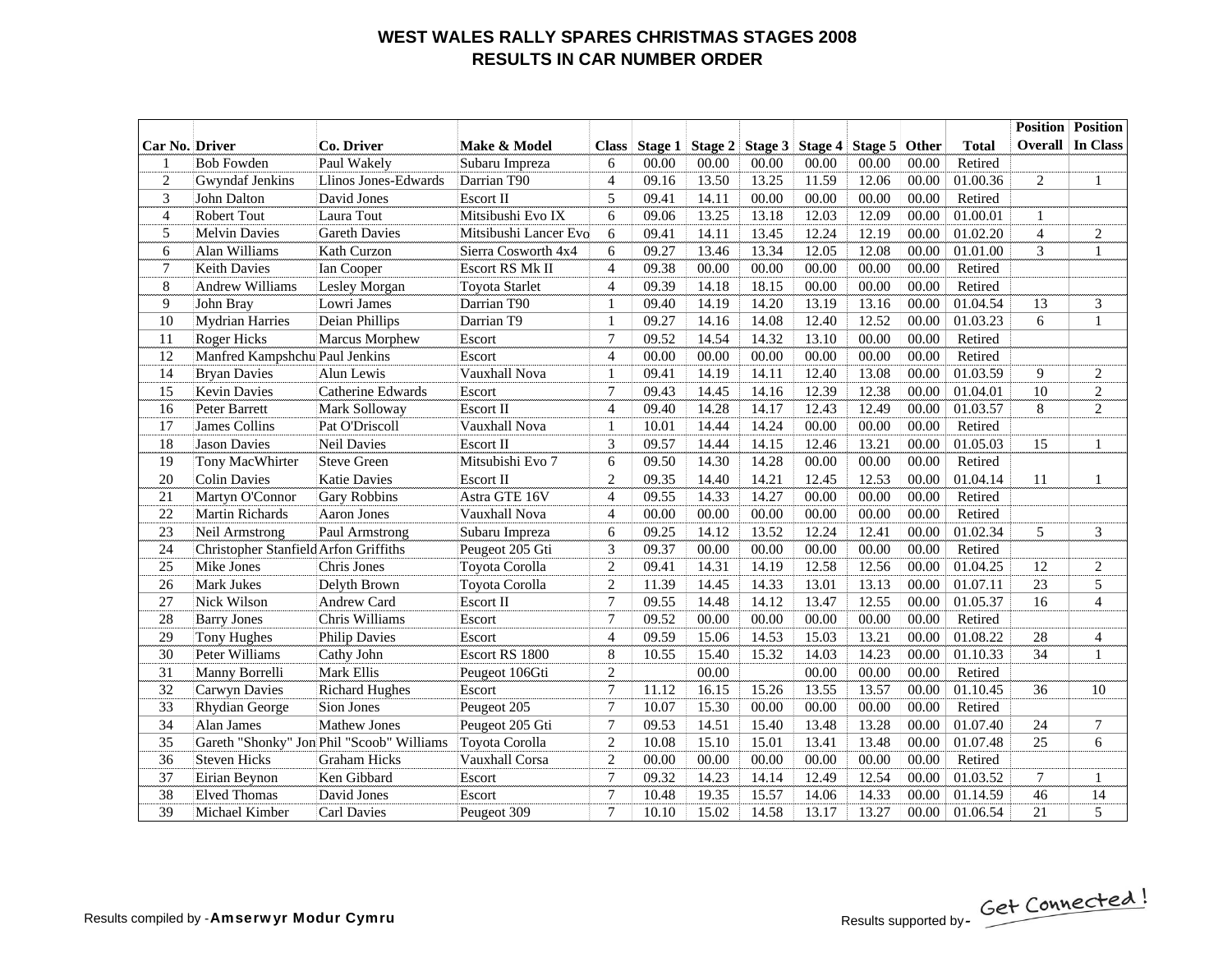#### **WEST WALES RALLY SPARES CHRISTMAS STAGES 2008 RESULTS IN CAR NUMBER ORDER**

|                       |                        |                                     |                     |                 |         |         |       |                 |         |       |              |                | <b>Position Position</b> |
|-----------------------|------------------------|-------------------------------------|---------------------|-----------------|---------|---------|-------|-----------------|---------|-------|--------------|----------------|--------------------------|
| <b>Car No. Driver</b> |                        | <b>Co. Driver</b>                   | Make & Model        | <b>Class</b>    | Stage 1 | Stage 2 |       | Stage 3 Stage 4 | Stage 5 | Other | <b>Total</b> | <b>Overall</b> | In Class                 |
| 40                    | <b>Geraint Tandy</b>   | David Tandy                         | Peugeot 205         | 2               | 09.49   | 00.00   | 00.00 | 00.00           | 00.00   | 00.00 | Retired      |                |                          |
| 41                    | Martin Curzon          | <b>Nathan Davies</b>                | Vauxhall Astra      | $\overline{7}$  | 10.27   | 15.07   | 15.24 | 14.27           | 14.33   | 00.00 | 01.09.58     | 33             | 9                        |
| 42                    | Mark James             | Endaf Owen                          | Puma RWD            | $\overline{4}$  | 00.00   | 00.00   | 00.00 | 00.00           | 00.00   | 00.00 | Retired      |                |                          |
| 43                    | <b>Richard Jones</b>   | <b>Martin Jones</b>                 | Peugeot 205 Gti     | 3               | 10.02   | 14.44   | 14.42 | 13.08           | 00.00   | 00.00 | Retired      |                |                          |
| 44                    | Rob Thomas             | Jenny James                         | Sierra Sapphire     | $\overline{7}$  | 10.52   | 16.15   | 16.06 | 14.39           | 14.47   | 00.00 | 01.12.39     | 42             | 12                       |
| 45                    | Nathan Jones           | Tim Murphy                          | Escort I            | $\overline{5}$  | 10.05   | 14.57   | 14.46 | 13.27           | 21.00   | 00.00 | 01.14.15     | 44             | $\mathbf{1}$             |
| 46                    | Ceri Jones             | Mark Hughes                         | Peugeot 205 Gti     | 3               | 09.41   | 14.37   | 15.14 | 13.17           | 13.18   | 00.00 | 01.06.07     | 17             | $\overline{2}$           |
| 47                    | Damian Gill            | Phillip Tedstone                    | Escort              | $\overline{4}$  | 11.16   | 14.50   | 14.53 | 13.31           | 13.40   | 00.00 | 01.08.10     | 26             | 3                        |
| 48                    | Philip Turner          | Simon Anthony                       | Subaru Impreza      | 6               | 10.20   | 14.47   | 14.56 | 13.12           | 13.26   | 00.00 | 01.06.41     | $20\,$         | $\overline{4}$           |
| 49                    | Neil Bevan             | Gareth Bevan                        | Peugeot 205 Gti     | $\overline{2}$  | 15.39   | 15.41   | 15.40 | 13.52           | 14.11   | 00.00 | 01.15.03     | 47             | 10                       |
| 50                    | William John           | Paul Seabourne                      | Vauxhall Nova       | $\mathbf{1}$    | 10.11   | 15.51   | 15.24 | 13.48           | 14.06   | 00.00 | 01.09.20     | 31             | 5                        |
| 51                    | <b>Hywel Greves</b>    | <b>Geraint Jones</b>                | <b>VW Polo</b>      | $\overline{1}$  | 10.19   | 17.14   | 15.36 | 15.19           | 14.24   | 00.00 | 01.12.52     | 43             | 6                        |
| 52                    | <b>John Davies</b>     | <b>Gweneira Davies</b>              | Mitsubishi Evo      | 6               | 10.32   | 00.00   | 00.00 | 00.00           | 00.00   | 00.00 | Retired      |                |                          |
| 53                    | Craig Jones            | Jamie Vaughan                       | Peugeot 205         | $\overline{c}$  | 09.49   | 14.44   | 14.50 | 13.13           | 13.46   | 00.00 | 01.06.22     | 19             | $\overline{4}$           |
| 54                    | Phillip Jones          | Ian Jury                            | Peugeot 205 Gti     | $\overline{c}$  | 00.00   | 00.00   | 00.00 | 00.00           | 00.00   | 00.00 | Retired      |                |                          |
| 55                    | Mike Jones             | <b>Robin Moses</b>                  | Peugeot 205 Gti     | $7\phantom{.0}$ | 10.31   | 15.40   | 15.27 | 13.59           | 14.14   | 00.00 | 01.09.51     | 32             | 8                        |
| 56                    | <b>Richard James</b>   | Michael Gilbey                      | MG ZR               | $\mathbf{1}$    | 10.46   | 15.21   | 15.16 | 13.51           | 14.01   | 00.00 | 01.09.15     | 30             | $\overline{4}$           |
| 57                    | <b>Andrew Bowen</b>    | Dean Wiltshire                      | Peugeot 205 GTI     | $\overline{7}$  | 11.18   | 16.47   | 16.33 | 14.48           | 15.24   | 00.00 | 01.14.50     | 45             | 13                       |
| 58                    | Ian Williams           | Malcolm Hoskins                     | Peugeot 205 Gti     | 3               | 10.49   | 16.36   | 00.00 | 00.00           | 00.00   | 00.00 | Retired      |                |                          |
| 59                    | Dean Jones             | <b>Matthew James</b>                | Escot               | 3               | 10.22   | 16.15   | 16.09 | 14.49           | 14.42   | 00.00 | 01.12.17     | 41             | 6                        |
| 60                    | Phil Evans             | Debbie Evans                        | Escort I            | $\overline{7}$  | 09.49   | 14.23   | 14.33 | 13.06           | 13.10   | 00.00 | 01.05.01     | 14             | 3                        |
| 61                    | Will Arrowsmith        | <b>Matthew Farr</b>                 | Escort II           | $\overline{7}$  | 10.19   | 14.58   | 14.49 | 13.24           | 13.38   | 00.00 | 01.07.08     | 22             | 6                        |
| 62                    | James Evans            | Jenny Evans                         | Mazda 323           | $\tau$          | 13.15   | 15.24   | 15.29 | 13.52           | 14.07   | 00.00 | 01.12.07     | 39             | 11                       |
| 63                    | Len Giles              | <b>Helen Giles</b>                  | Sierra Sapphire     | $\overline{7}$  | 11.16   | 16.07   | 24.00 | 14.37           | 15.05   | 00.00 | 01.21.05     | 50             | 15                       |
| 64                    | <b>Mark Hatton</b>     | Wayne Palmer                        | <b>Renault Clio</b> | $\overline{4}$  | 10.35   | 15.37   | 15.30 | 14.07           | 00.00   | 00.00 | Retired      |                |                          |
| 65                    | <b>James Watkins</b>   | <b>Geoff Mayes</b>                  | Skoda Favorit       | $\overline{1}$  | 12.06   | 17.55   | 17.37 | 15.31           | 16.01   | 00.00 | 01.19.10     | 49             | 8                        |
| 66                    | Mike Leather           | <b>Tony Derrick</b>                 | Escort I            | 8               | 10.36   | 00.00   | 00.00 | 00.00           | 00.00   | 00.00 | Retired      |                |                          |
| 67                    | <b>Adrian Coundley</b> | Nathan Watkins                      | Peugeot 205 GtiMi16 | $\tau$          | 00.00   | 00.00   | 00.00 | 00.00           | 00.00   | 00.00 | Retired      |                |                          |
| 68                    | <b>James Tout</b>      | Paul Griffiths                      | Peugeot 106 Gti     | 2               | 10.24   | 15.27   | 15.23 | 13.53           | 14.02   | 00.00 | 01.09.09     | 29             | 7                        |
| 69                    | <b>Ben Williams</b>    | Mike Jode                           | Hyundai Coupe       | 3               | 10.22   | 15.20   | 15.08 | 13.36           | 13.45   | 00.00 | 01.08.11     | 27             | 3                        |
| 70                    | Gary Bollands          | Will Rogers                         | <b>Escort II</b>    | $\overline{c}$  | 10.52   | 15.30   | 15.21 | 14.32           | 14.31   | 00.00 | 01.10.46     | 37             | 8                        |
| 71                    | Ian Kenvin             | <b>Robert Hemmings</b>              | Escort I            | 3               | 10.46   | 16.02   | 16.01 | 14.12           | 15.13   | 00.00 | 01.12.14     | 40             | 5                        |
| 72                    | Darren Jones           | Joseph Roscoe                       | Vauxhall Nova       | $\overline{3}$  | 10.37   | 15.49   | 15.41 | 14.05           | 14.26   | 00.00 | 01.10.38     | 35             | $\overline{4}$           |
| 73                    |                        | Matthew Wood-Griff Thomas Henderson | Peugeot 205 Gti     | $\overline{2}$  | 10.51   | 15.41   | 16.02 | 14.27           | 14.31   | 00.00 | 01.11.32     | 38             | 9                        |
| 75                    | Anwen Lloyd            | <b>James Martin</b>                 | MG ZR               | $\overline{1}$  | 00.00   | 00.00   | 00.00 | 00.00           | 00.00   | 00.00 | Retired      |                |                          |
| 76                    | <b>Matthew Rogers</b>  | Russell Joseph                      | Peugeot 106 Rallye  | $\mathbf{1}$    | 11.37   | 16.46   | 16.43 | 14.48           | 16.16   | 00.00 | 01.16.10     | 48             | $\tau$                   |
| 77                    | Shon Rees              | <b>Jason Davies</b>                 | Peugeot 205         | $\overline{2}$  | 09.58   | 14.43   | 14.39 | 13.10           | 13.38   | 00.00 | 01.06.08     | 18             | 3                        |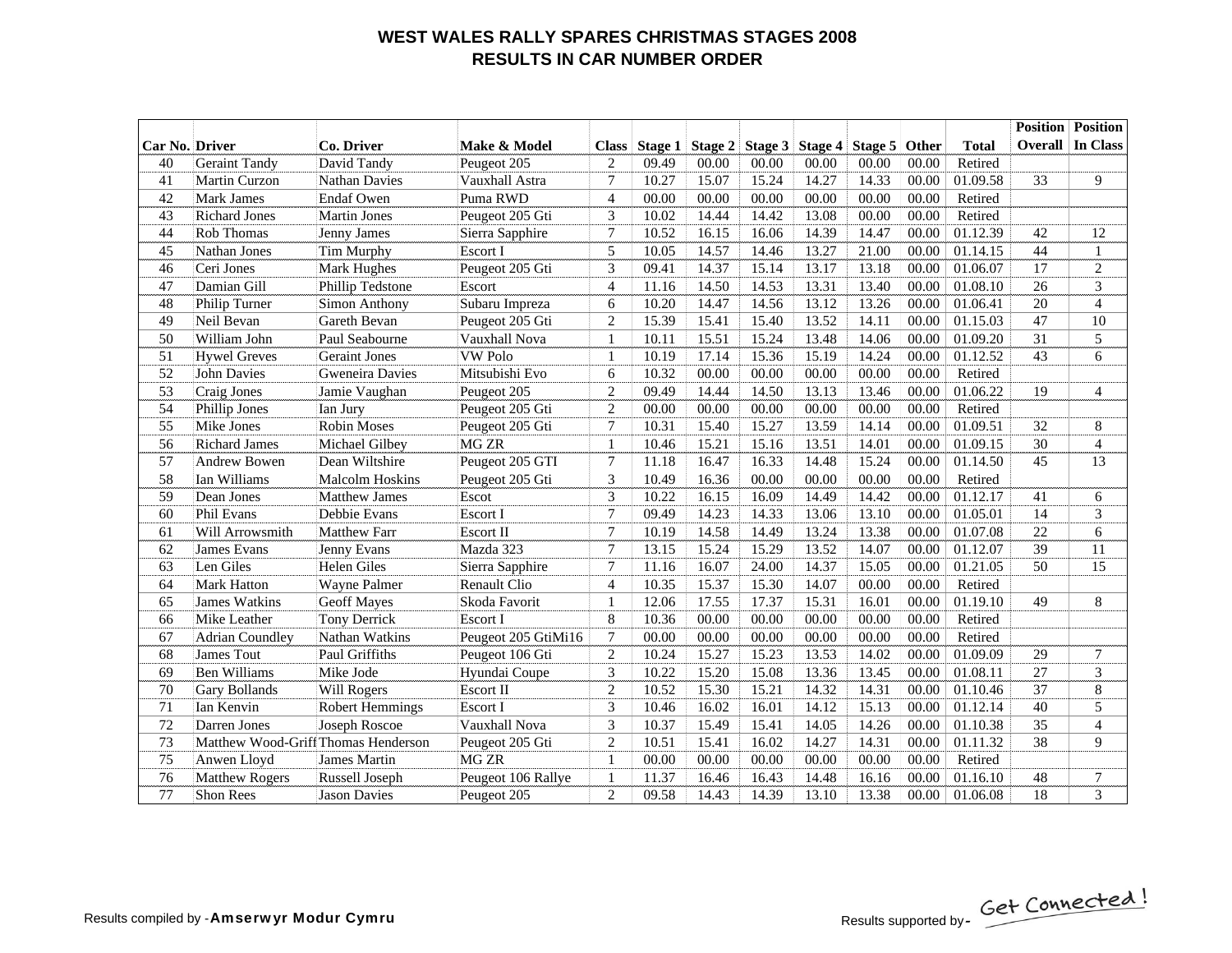## **WEST WALES RALLY SPARES CHRISTMAS STAGES 2008 CLASS RESULTS**

|                       |                        |                     |                    |       |              | <b>Position</b> | <b>Position In</b> |
|-----------------------|------------------------|---------------------|--------------------|-------|--------------|-----------------|--------------------|
| <b>Car No. Driver</b> |                        | Co. Driver          | Make & Model       | Class | <b>Total</b> | Overall         | <b>Class</b>       |
| 10                    | <b>Mydrian Harries</b> | Deian Phillips      | Darrian T9         |       | 01.03.23     | 6               |                    |
| 14                    | <b>Bryan Davies</b>    | Alun Lewis          | Vauxhall Nova      |       | 01.03.59     | 9               |                    |
| 9                     | John Brav              | Lowri James         | Darrian T90        |       | 01.04.54     | 13              |                    |
| 56                    | <b>Richard James</b>   | Michael Gilbey      | MG ZR              |       | 01.09.15     | 30              |                    |
| 50                    | William John           | Paul Seabourne      | Vauxhall Nova      |       | 01.09.20     | 31              |                    |
| 51                    | <b>Hywel Greves</b>    | Geraint Jones       | VW Polo            |       | 01.12.52     | 43              | h                  |
| 76                    | <b>Matthew Rogers</b>  | Russell Joseph      | Peugeot 106 Rallye |       | 01.16.10     | 48              |                    |
| 65                    | James Watkins          | <b>Geoff Mayes</b>  | Skoda Favorit      |       | 01.19.10     | 49              | 8                  |
| 17                    | James Collins          | Pat O'Driscoll      | Vauxhall Nova      |       | Retired      |                 |                    |
| 75                    | Anwen Llovd            | <b>James Martin</b> | MG ZR              |       | Retired      |                 |                    |

|                       |                                         |                                     |                 |                |              | <b>Position</b> | <b>Position In</b> |
|-----------------------|-----------------------------------------|-------------------------------------|-----------------|----------------|--------------|-----------------|--------------------|
| <b>Car No. Driver</b> |                                         | Co. Driver                          | Make & Model    | <b>Class</b>   | <b>Total</b> | <b>Overall</b>  | <b>Class</b>       |
| 20                    | <b>Colin Davies</b>                     | <b>Katie Davies</b>                 | Escort II       | 2              | 01.04.14     | 11              |                    |
| 25                    | Mike Jones                              | Chris Jones                         | Toyota Corolla  | 2              | 01.04.25     | 12              | $\mathfrak{D}$     |
| 77                    | Shon Rees                               | <b>Jason Davies</b>                 | Peugeot 205     | 2              | 01.06.08     | 18              | 3                  |
| 53                    | Craig Jones                             | Jamie Vaughan                       | Peugeot 205     | 2              | 01.06.22     | 19              | 4                  |
| 26                    | <b>Mark Jukes</b>                       | Delvth Brown                        | Toyota Corolla  | $\overline{2}$ | 01.07.11     | 23              |                    |
| 35                    | Gareth "Shonky" Jones                   | Phil "Scoob" WilliamsTovota Corolla |                 | 2              | 01.07.48     | 25              | 6                  |
| 68                    | James Tout                              | Paul Griffiths                      | Peugeot 106 Gti | 2              | 01.09.09     | 29              |                    |
| 70                    | <b>Gary Bollands</b>                    | Will Rogers                         | Escort II       | 2              | 01.10.46     | 37              | 8                  |
| 73                    | Matthew Wood-Griffiths Thomas Henderson |                                     | Peugeot 205 Gti | 2              | 01.11.32     | 38              | 9                  |
| 49                    | Neil Bevan                              | Gareth Bevan                        | Peugeot 205 Gti | 2              | 01.15.03     | 47              | 10                 |
| 31                    | Manny Borrelli                          | Mark Ellis                          | Peugeot 106Gti  | 2              | Retired      |                 |                    |
| 36                    | <b>Steven Hicks</b>                     | <b>Graham Hicks</b>                 | Vauxhall Corsa  | 2              | Retired      |                 |                    |
| 40                    | <b>Geraint Tandy</b>                    | David Tandy                         | Peugeot 205     | 2              | Retired      |                 |                    |
| 54                    | Phillip Jones                           | Ian Jury                            | Peugeot 205 Gti | 2              | Retired      |                 |                    |

|                       |                       |                        |                 |              |              | <b>Position</b> | <b>Position In</b> |
|-----------------------|-----------------------|------------------------|-----------------|--------------|--------------|-----------------|--------------------|
| <b>Car No. Driver</b> |                       | Co. Driver             | Make & Model    | <b>Class</b> | <b>Total</b> | <b>Overall</b>  | <b>Class</b>       |
| 18                    | <b>Jason Davies</b>   | <b>Neil Davies</b>     | Escort II       |              | 01.05.03     | 15              |                    |
| 46                    | Ceri Jones            | Mark Hughes            | Peugeot 205 Gti |              | 01.06.07     | 17              |                    |
| 69                    | Ben Williams          | Mike Jode              | Hyundai Coupe   | 3            | 01.08.11     | 27              |                    |
| 72                    | Darren Jones          | Joseph Roscoe          | Vauxhall Nova   | 3            | 01.10.38     | 35              |                    |
| 71                    | Ian Kenvin            | <b>Robert Hemmings</b> | Escort I        | 3            | 01.12.14     | 40              |                    |
| 59                    | Dean Jones            | <b>Matthew James</b>   | Escot           | 3            | 01.12.17     | 41              | h                  |
| 24                    | Christopher Stanfield | <b>Arfon Griffiths</b> | Peugeot 205 Gti | 3            | Retired      |                 |                    |
| 43                    | <b>Richard Jones</b>  | <b>Martin Jones</b>    | Peugeot 205 Gti | 3            | Retired      |                 |                    |
| 58                    | Ian Williams          | <b>Malcolm Hoskins</b> | Peugeot 205 Gti | 3            | Retired      |                 |                    |

|                       |                        |                                  |                        |              |          | <b>Position</b> | <b>Position In</b> |
|-----------------------|------------------------|----------------------------------|------------------------|--------------|----------|-----------------|--------------------|
| <b>Car No. Driver</b> |                        | <b>Co. Driver</b>                | Make & Model           | <b>Class</b> | Total    | <b>Overall</b>  | <b>Class</b>       |
| $\mathfrak{D}$        | <b>Gwyndaf Jenkins</b> | Llinos Jones-Edwards Darrian T90 |                        | 4            | 01.00.36 | $\mathfrak{D}$  |                    |
| 16                    | Peter Barrett          | Mark Solloway                    | Escort II              | 4            | 01.03.57 | 8               | $\overline{c}$     |
| 47                    | Damian Gill            | Phillip Tedstone                 | Escort                 | 4            | 01.08.10 | 26              | 3                  |
| 29                    | Tony Hughes            | <b>Philip Davies</b>             | Escort                 | 4            | 01.08.22 | 28              | 4                  |
| 7                     | <b>Keith Davies</b>    | Ian Cooper                       | <b>Escort RS Mk II</b> | 4            | Retired  |                 |                    |
| 8                     | <b>Andrew Williams</b> | Lesley Morgan                    | Toyota Starlet         | 4            | Retired  |                 |                    |
| 12                    | Manfred Kampshchulte   | Paul Jenkins                     | Escort                 | 4            | Retired  |                 |                    |
| 21                    | Martyn O'Connor        | <b>Gary Robbins</b>              | Astra GTE 16V          | 4            | Retired  |                 |                    |
| 22                    | <b>Martin Richards</b> | Aaron Jones                      | Vauxhall Nova          | 4            | Retired  |                 |                    |
| 42                    | Mark James             | <b>Endaf Owen</b>                | Puma RWD               | 4            | Retired  |                 |                    |
| 64                    | <b>Mark Hatton</b>     | Wayne Palmer                     | <b>Renault Clio</b>    | 4            | Retired  |                 |                    |

Results compiled by -**amcrallyresults.co.uk** Results supported by - **Set Connected** 1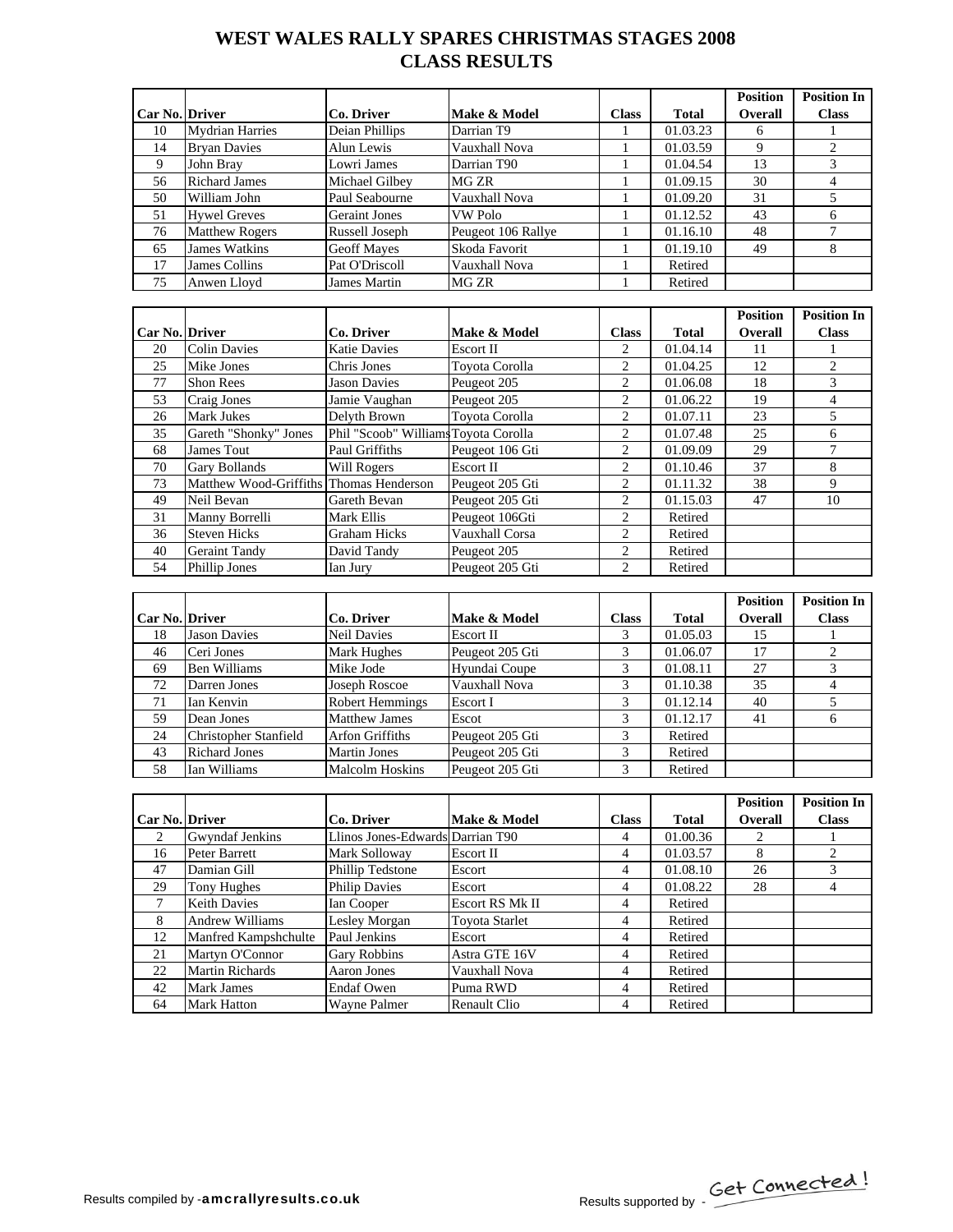## **WEST WALES RALLY SPARES CHRISTMAS STAGES 2008 CLASS RESULTS**

| <b>Car No. Driver</b> |              | Co. Driver  | Make & Model | $\text{Class}$ | Total    | <b>Position</b><br>Overall | <b>Position In</b><br><b>Class</b> |
|-----------------------|--------------|-------------|--------------|----------------|----------|----------------------------|------------------------------------|
| 45                    | Nathan Jones | Tim Murphy  | Escort I     |                | 01.14.15 | 44                         |                                    |
|                       | John Dalton  | David Jones | Escort II    |                | Retired  |                            |                                    |

|                  |                      |                      |                          |       |              | <b>Position</b> | <b>Position In</b> |
|------------------|----------------------|----------------------|--------------------------|-------|--------------|-----------------|--------------------|
| Car No.   Driver |                      | Co. Driver           | Make & Model             | Class | <b>Total</b> | <b>Overall</b>  | <b>Class</b>       |
| 4                | <b>Robert Tout</b>   | Laura Tout           | Mitsibushi Evo IX        | 6     | 01.00.01     |                 |                    |
| 6                | Alan Williams        | Kath Curzon          | Sierra Cosworth 4x4      | 6     | 01.01.00     |                 |                    |
|                  | <b>Melvin Davies</b> | <b>Gareth Davies</b> | Mitsibushi Lancer Evo VI | 6     | 01.02.20     | 4               |                    |
| 23               | Neil Armstrong       | Paul Armstrong       | Subaru Impreza           | 6     | 01.02.34     |                 |                    |
| 48               | Philip Turner        | Simon Anthony        | Subaru Impreza           | 6     | 01.06.41     | 20              |                    |
|                  | <b>Bob Fowden</b>    | Paul Wakely          | Subaru Impreza           | 6     | Retired      |                 |                    |
| 19               | Tony MacWhirter      | <b>Steve Green</b>   | Mitsubishi Evo 7         | 6     | Retired      |                 |                    |
| 52               | <b>John Davies</b>   | Gweneira Davies      | Mitsubishi Evo           | 6     | Retired      |                 |                    |

|                  |                        |                       |                     |              |              | <b>Position</b> | <b>Position In</b> |
|------------------|------------------------|-----------------------|---------------------|--------------|--------------|-----------------|--------------------|
| Car No.   Driver |                        | Co. Driver            | Make & Model        | <b>Class</b> | <b>Total</b> | Overall         | <b>Class</b>       |
| 37               | Eirian Beynon          | Ken Gibbard           | Escort              |              | 01.03.52     |                 |                    |
| 15               | <b>Kevin Davies</b>    | Catherine Edwards     | Escort              | 7            | 01.04.01     | 10              | $\overline{2}$     |
| 60               | Phil Evans             | Debbie Evans          | Escort I            | $\tau$       | 01.05.01     | 14              | 3                  |
| 27               | <b>Nick Wilson</b>     | Andrew Card           | <b>Escort II</b>    | 7            | 01.05.37     | 16              | 4                  |
| 39               | Michael Kimber         | <b>Carl Davies</b>    | Peugeot 309         | 7            | 01.06.54     | 21              | 5                  |
| 61               | Will Arrowsmith        | <b>Matthew Farr</b>   | Escort II           | 7            | 01.07.08     | 22              | 6                  |
| 34               | Alan James             | <b>Mathew Jones</b>   | Peugeot 205 Gti     | 7            | 01.07.40     | 24              |                    |
| 55               | Mike Jones             | <b>Robin Moses</b>    | Peugeot 205 Gti     | 7            | 01.09.51     | 32              | 8                  |
| 41               | <b>Martin Curzon</b>   | <b>Nathan Davies</b>  | Vauxhall Astra      | 7            | 01.09.58     | 33              | 9                  |
| 32               | <b>Carwyn Davies</b>   | <b>Richard Hughes</b> | Escort              | 7            | 01.10.45     | 36              | 10                 |
| 62               | James Evans            | Jenny Evans           | Mazda 323           | 7            | 01.12.07     | 39              | 11                 |
| 44               | Rob Thomas             | Jenny James           | Sierra Sapphire     | 7            | 01.12.39     | 42              | 12                 |
| 57               | Andrew Bowen           | Dean Wiltshire        | Peugeot 205 GTI     | 7            | 01.14.50     | 45              | 13                 |
| 38               | <b>Elved Thomas</b>    | David Jones           | Escort              | 7            | 01.14.59     | 46              | 14                 |
| 63               | Len Giles              | <b>Helen Giles</b>    | Sierra Sapphire     | 7            | 01.21.05     | 50              | 15                 |
| 11               | Roger Hicks            | Marcus Morphew        | Escort              | 7            | Retired      |                 |                    |
| 28               | <b>Barry Jones</b>     | Chris Williams        | Escort              | 7            | Retired      |                 |                    |
| 33               | <b>Rhydian George</b>  | Sion Jones            | Peugeot 205         | 7            | Retired      |                 |                    |
| 67               | <b>Adrian Coundley</b> | Nathan Watkins        | Peugeot 205 GtiMi16 | 7            | Retired      |                 |                    |

|                  |                |              |                |                |              | <b>Position</b> | <b>Position In</b> |
|------------------|----------------|--------------|----------------|----------------|--------------|-----------------|--------------------|
| Car No.   Driver |                | Co. Driver   | Make & Model   | $\text{Class}$ | <b>Total</b> | Overall         | $\text{Class}$     |
| 30               | Peter Williams | Cathy John   | Escort RS 1800 |                | 01.10.33     |                 |                    |
| 66               | Mike Leather   | Tony Derrick | Escort I       |                | Retired      |                 |                    |

Results compiled by -**amcrallyresults.co.uk** Results supported by - **Set Connected** 1